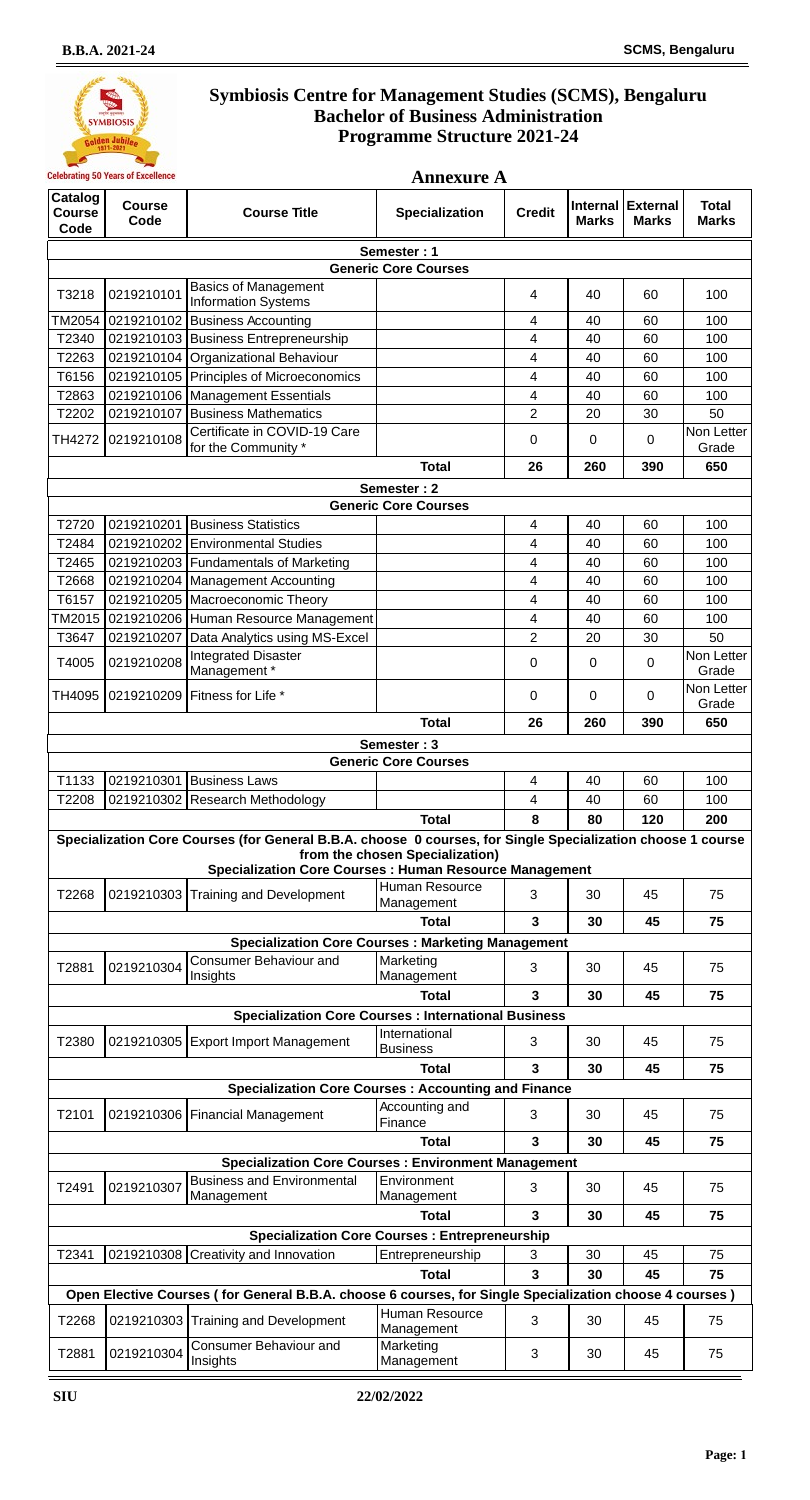**Annexure A**



| Catalog<br>Course<br>Code | <b>Course</b><br>Code | <b>Course Title</b>                                                                                      | <b>Specialization</b>                                  | <b>Credit</b> | Internal<br><b>Marks</b> | <b>External</b><br><b>Marks</b> | <b>Total</b><br><b>Marks</b> |
|---------------------------|-----------------------|----------------------------------------------------------------------------------------------------------|--------------------------------------------------------|---------------|--------------------------|---------------------------------|------------------------------|
| T2380                     |                       | 0219210305 Export Import Management                                                                      | International<br><b>Business</b>                       | 3             | 30                       | 45                              | 75                           |
| T2101                     |                       | 0219210306 Financial Management                                                                          | Accounting and<br>Finance                              | 3             | 30                       | 45                              | 75                           |
| T2491                     | 0219210307            | <b>Business and Environmental</b><br>Management                                                          | Environment<br>Management                              | 3             | 30                       | 45                              | 75                           |
| T2341                     | 0219210308            | Creativity and Innovation                                                                                | Entrepreneurship                                       | 3             | 30                       | 45                              | 75                           |
| T2270                     |                       | 0219210309 Industrial Relations                                                                          | Human Resource<br>Management                           | 3             | 30                       | 45                              | 75                           |
| T2267                     | 0219210310            | Managerial Competencies and<br><b>Career Development</b>                                                 | Human Resource<br>Management                           | 3             | 30                       | 45                              | 75                           |
| T2471                     | 0219210311            | Introduction to Digital Marketing                                                                        | Marketing<br>Management                                | 3             | 30                       | 45                              | 75                           |
| T2882                     | 0219210312            | <b>Fundamentals of Services</b><br>Marketing                                                             | Marketing<br>Management                                | 3             | 30                       | 45                              | 75                           |
| T2010                     |                       | 0219210313 Banking Operations                                                                            | International<br><b>Business</b>                       | 3             | 30                       | 45                              | 75                           |
| T6160                     | 0219210314            | Post Liberalization Indian<br>Economy                                                                    | International<br><b>Business</b>                       | 3             | 30                       | 45                              | 75                           |
| T2459                     | 0219210315            | Corporate Accounting                                                                                     | Accounting and<br>Finance                              | 3             | 30                       | 45                              | 75                           |
| T2855                     |                       | 0219210316 Financial Services                                                                            | Accounting and<br>Finance                              | 3             | 30                       | 45                              | 75                           |
| T2494                     | 0219210317            | <b>Global Environmental</b><br>Challenges                                                                | Environment<br>Management                              | 3             | 30                       | 45                              | 75                           |
| T2488                     | 0219210318            | Introduction to Sustainable<br>Development                                                               | Environment<br>Management                              | 3             | 30                       | 45                              | 75                           |
| T2701                     |                       | 0219210319 Social Entrepreneurship                                                                       | Entrepreneurship                                       | 3             | 30                       | 45                              | 75                           |
| T2351                     |                       | 0219210320 Technological Entrepreneurship Entrepreneurship                                               |                                                        | 3             | 30                       | 45                              | 75                           |
|                           |                       | Specialization Elective Courses (for General B.B.A. choose 0 courses, For Single Specialization choose 1 |                                                        |               |                          |                                 |                              |
|                           |                       | <b>Specialization Elective : Human Resource Management</b>                                               | course from the chosen Specialization)                 |               |                          |                                 |                              |
| T2270                     |                       | 0219210309 Industrial Relations                                                                          | Human Resource<br>Management                           | 3             | 30                       | 45                              | 75                           |
| T2267                     | 0219210310            | Managerial Competencies and<br><b>Career Development</b>                                                 | Human Resource<br>Management                           | 3             | 30                       | 45                              | 75                           |
|                           |                       |                                                                                                          | <b>Specialization Elective: Marketing Management</b>   |               |                          |                                 |                              |
| T2471                     | 0219210311            | Introduction to Digital Marketing                                                                        | Marketing<br>Management                                | 3             | 30                       | 45                              | 75                           |
| T2882                     | 0219210312            | <b>Fundamentals of Services</b><br>Marketing                                                             | Marketing<br>Management                                | 3             | 30                       | 45                              | 75                           |
|                           |                       |                                                                                                          | <b>Specialization Elective: International Business</b> |               |                          |                                 |                              |
| T2010                     |                       | 0219210313 Banking Operations                                                                            | International<br><b>Business</b>                       | 3             | 30                       | 45                              | 75                           |
| T6160                     | 0219210314            | Post Liberalization Indian<br>Economy                                                                    | International<br><b>Business</b>                       | 3             | 30                       | 45                              | 75                           |
|                           |                       | <b>Specialization Elective: Accounting and Finance</b>                                                   |                                                        |               |                          |                                 |                              |
| T2459                     |                       | 0219210315 Corporate Accounting                                                                          | Accounting and<br>Finance                              | 3             | 30                       | 45                              | 75                           |
| T2855                     |                       | 0219210316 Financial Services                                                                            | Accounting and<br>Finance                              | 3             | 30                       | 45                              | 75                           |
|                           |                       | <b>Specialization Elective: Environment Management</b>                                                   |                                                        |               |                          |                                 |                              |
| T2494                     | 0219210317            | <b>Global Environmental</b><br>Challenges                                                                | Environment<br>Management                              | 3             | 30                       | 45                              | 75                           |
| T2488                     | 0219210318            | Introduction to Sustainable<br>Development                                                               | Environment<br>Management                              | 3             | 30                       | 45                              | 75                           |
|                           |                       |                                                                                                          | <b>Specialization Elective: Entrepreneurship</b>       |               |                          |                                 |                              |
| T2701                     |                       | 0219210319 Social Entrepreneurship                                                                       | Entrepreneurship                                       | 3             | 30                       | 45                              | 75                           |
| T2351                     | 0219210320            | Technological Entrepreneurship Entrepreneurship                                                          |                                                        | 3             | 30                       | 45                              | 75                           |
|                           |                       |                                                                                                          | Semester: 4<br><b>Generic Core Courses</b>             |               |                          |                                 |                              |
| T2207                     | 0219210401            | <b>Operations Research</b>                                                                               |                                                        | 4             | 40                       | 60                              | 100                          |
| T8000<br>T2804            |                       | 0219210402 Service Learning                                                                              |                                                        | 4             | 100                      | 0                               | 100                          |
|                           | 0219210403 Project I  |                                                                                                          | <b>Total</b>                                           | 4<br>12       | 100<br>240               | 0<br>60                         | 100<br>300                   |

**Page: 2**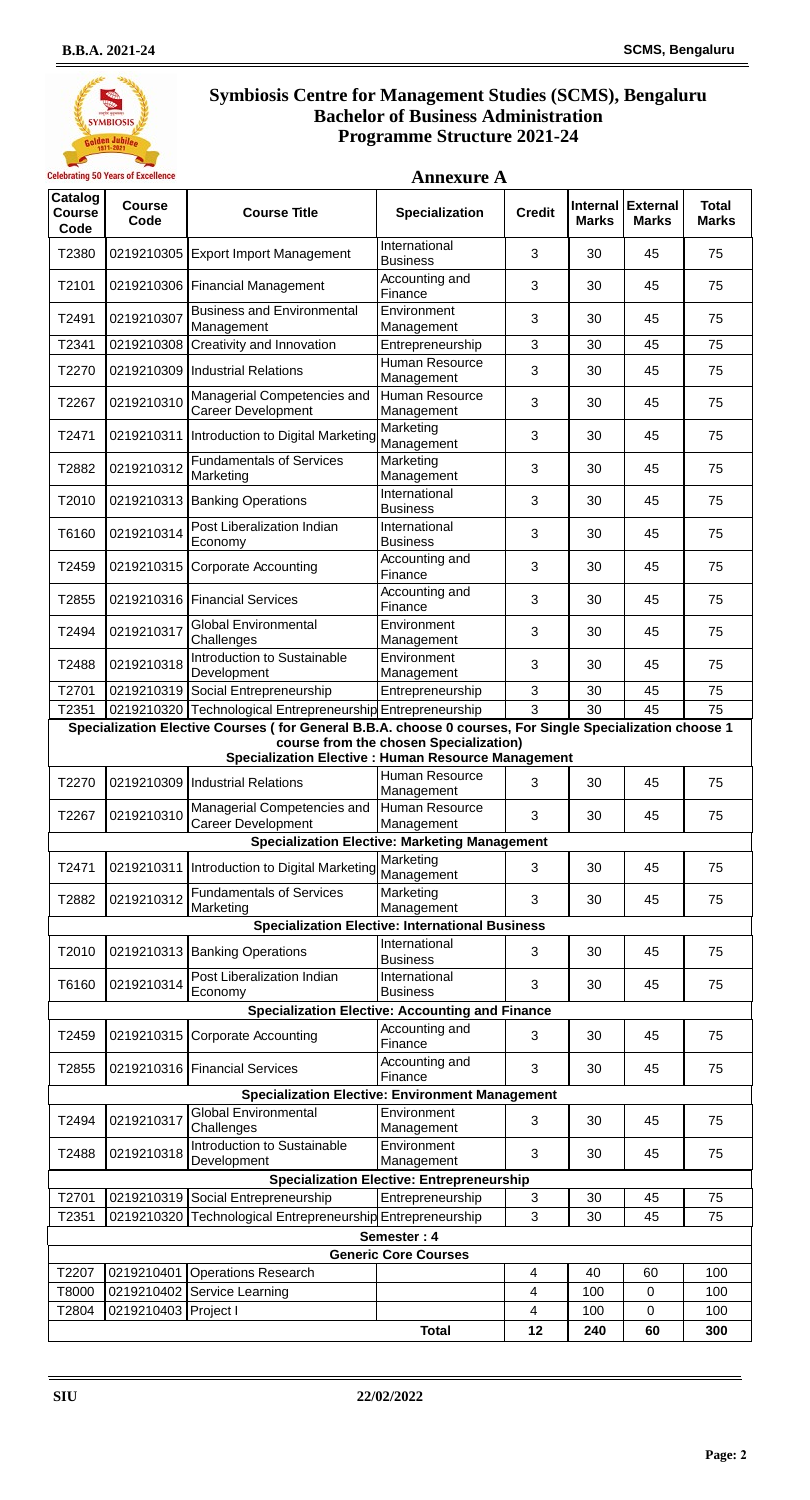

|                                  | <b>Celebrating 50 Years of Excellence</b> | <b>Annexure A</b>                                                                                          |                                                      |                                  |                                 |                                 |                              |
|----------------------------------|-------------------------------------------|------------------------------------------------------------------------------------------------------------|------------------------------------------------------|----------------------------------|---------------------------------|---------------------------------|------------------------------|
| Catalog<br><b>Course</b><br>Code | <b>Course</b><br>Code                     | <b>Course Title</b>                                                                                        | Specialization                                       | <b>Credit</b>                    | <b>Internal</b><br><b>Marks</b> | <b>External</b><br><b>Marks</b> | <b>Total</b><br><b>Marks</b> |
|                                  |                                           | Specialization Core Courses (for General BBA choose 0 Courses, for Single Specialization choose 1 Course   |                                                      |                                  |                                 |                                 |                              |
|                                  |                                           | <b>Specialization Core Courses: Human Resource Management</b>                                              | from the chosen Specialization)                      |                                  |                                 |                                 |                              |
| T2782                            |                                           | 0219210404 Workforce Planning                                                                              | Human Resource<br>Management                         | 3                                | 30                              | 45                              | 75                           |
|                                  |                                           |                                                                                                            | <b>Total</b>                                         | 3                                | 30                              | 45                              | 75                           |
|                                  |                                           | <b>Specialization Core Courses: Marketing Management</b>                                                   |                                                      |                                  |                                 |                                 |                              |
| T2467                            | 0219210405                                | <b>Fundamentals of Brand</b><br>Management                                                                 | Marketing<br>Management                              | 3                                | 30                              | 45                              | 75                           |
|                                  |                                           |                                                                                                            | <b>Total</b>                                         | 3                                | 30                              | 45                              | 75                           |
|                                  |                                           | <b>Specialization Core Courses: International Business</b><br>International Economics :                    | International                                        |                                  |                                 |                                 |                              |
| T6158                            | 0219210406                                | Theory and Practice                                                                                        | <b>Business</b>                                      | 3                                | 30                              | 45                              | 75                           |
|                                  |                                           |                                                                                                            | <b>Total</b>                                         | 3                                | 30                              | 45                              | 75                           |
|                                  |                                           | <b>Specialization Core Courses: Accounting and Finance</b>                                                 | Accounting and                                       |                                  |                                 |                                 |                              |
| T1694                            |                                           | 0219210407 Company Law                                                                                     | Finance                                              | 3                                | 30                              | 45                              | 75                           |
|                                  |                                           |                                                                                                            | <b>Total</b>                                         | 3                                | 30                              | 45                              | 75                           |
|                                  |                                           | <b>Specialization Core Courses: Environment Management</b>                                                 |                                                      |                                  |                                 |                                 |                              |
| T2489                            |                                           | 0219210408 Renewable Energy Sources                                                                        | Environment<br>Management                            | 3                                | 30                              | 45                              | 75                           |
|                                  |                                           |                                                                                                            | <b>Total</b>                                         | 3                                | 30                              | 45                              | 75                           |
|                                  |                                           |                                                                                                            | <b>Specialization Core Courses: Entrepreneurship</b> |                                  |                                 |                                 |                              |
| T2832                            | 0219210409                                | <b>Business Modelling and</b><br><b>Business Plan</b>                                                      | Entrepreneurship                                     | 3                                | 30                              | 45                              | 75                           |
|                                  |                                           |                                                                                                            | <b>Total</b>                                         | 3                                | 30                              | 45                              | 75                           |
|                                  |                                           | Open Elective Courses (For General BBA choose any 2 courses, For Single Specialization choose any 1 course |                                                      |                                  |                                 |                                 |                              |
|                                  |                                           |                                                                                                            | Human Resource                                       |                                  |                                 |                                 |                              |
| T2782                            |                                           | 0219210404 Workforce Planning                                                                              | Management                                           | 3                                | 30                              | 45                              | 75                           |
| T2467                            | 0219210405                                | <b>Fundamentals of Brand</b><br>Management                                                                 | Marketing<br>Management                              | 3                                | 30                              | 45                              | 75                           |
| T6158                            | 0219210406                                | International Economics :<br>Theory and Practice                                                           | International<br><b>Business</b>                     | 3                                | 30                              | 45                              | 75                           |
| T1694                            |                                           | 0219210407 Company Law                                                                                     | Accounting and<br>Finance                            | 3                                | 30                              | 45                              | 75                           |
| T2489                            |                                           | 0219210408 Renewable Energy Sources                                                                        | Environment<br>Management                            | 3                                | 30                              | 45                              | 75                           |
| T2832                            | 0219210409                                | <b>Business Modelling and</b><br><b>Business Plan</b>                                                      | Entrepreneurship                                     | 3                                | 30                              | 45                              | 75                           |
|                                  |                                           | Liberal Arts- Generic Elective Courses Group (Choose Any two)                                              |                                                      |                                  |                                 |                                 |                              |
| T5226                            |                                           | 0219210418 Introduction to Photography                                                                     |                                                      | 2                                | 50                              | $\mathbf 0$                     | 50                           |
| T5142                            | 0219210419                                | <b>Introduction to Campaign</b><br>Planning and Production                                                 |                                                      | $\overline{2}$                   | 50                              | $\mathbf 0$                     | 50                           |
| T5140                            | 0219210420                                | <b>Introduction to Advertising</b><br>Filmmaking                                                           |                                                      | 2                                | 50                              | 0                               | 50                           |
| TH4036                           | 0219210421                                | <b>Fundamentals of Food</b><br>Sciences                                                                    |                                                      | $\overline{2}$                   | 50                              | 0                               | 50                           |
| TH4038                           | 0219210422                                | <b>Applied Nutrition</b>                                                                                   |                                                      | $\overline{2}$                   | 50                              | $\mathbf 0$                     | 50                           |
| TH4037                           | 0219210423                                | Sociology and Anthropology of<br>Gastronomy                                                                |                                                      | $\overline{2}$                   | 50                              | $\pmb{0}$                       | 50                           |
|                                  |                                           | Inter Institute Credit Courses - Choose any one group                                                      |                                                      |                                  |                                 |                                 |                              |
|                                  |                                           |                                                                                                            | <b>IICT Design</b>                                   |                                  |                                 |                                 |                              |
| T5135                            | 0219210410                                | Introduction to Advertising<br>Introduction to Socio Cultural                                              |                                                      | $\overline{2}$                   | 50                              | $\mathbf 0$                     | 50                           |
| T5510                            | 0219210411                                | <b>Studies</b>                                                                                             |                                                      | $\overline{2}$                   | 50                              | 0                               | 50                           |
|                                  |                                           |                                                                                                            | German                                               |                                  |                                 |                                 |                              |
| T6184<br>T6185                   |                                           | 0219210412 Basic German I<br>0219210413 Basic German II                                                    |                                                      | $\overline{2}$<br>$\overline{2}$ | 50<br>50                        | 0<br>0                          | 50<br>50                     |
|                                  |                                           |                                                                                                            | <b>French</b>                                        |                                  |                                 |                                 |                              |
| T6186                            |                                           | 0219210414 Basic French I                                                                                  |                                                      | $\overline{2}$                   | 50                              | $\pmb{0}$                       | 50                           |
| T6187                            |                                           | 0219210415 Basic French II                                                                                 |                                                      | $\overline{2}$                   | 50                              | $\mathbf 0$                     | 50                           |
|                                  |                                           |                                                                                                            | <b>Spanish</b>                                       |                                  |                                 |                                 |                              |
| T6188                            |                                           | 0219210416 Basic Spanish I                                                                                 |                                                      | $\overline{2}$                   | 50                              | 0                               | 50                           |

**Page: 3**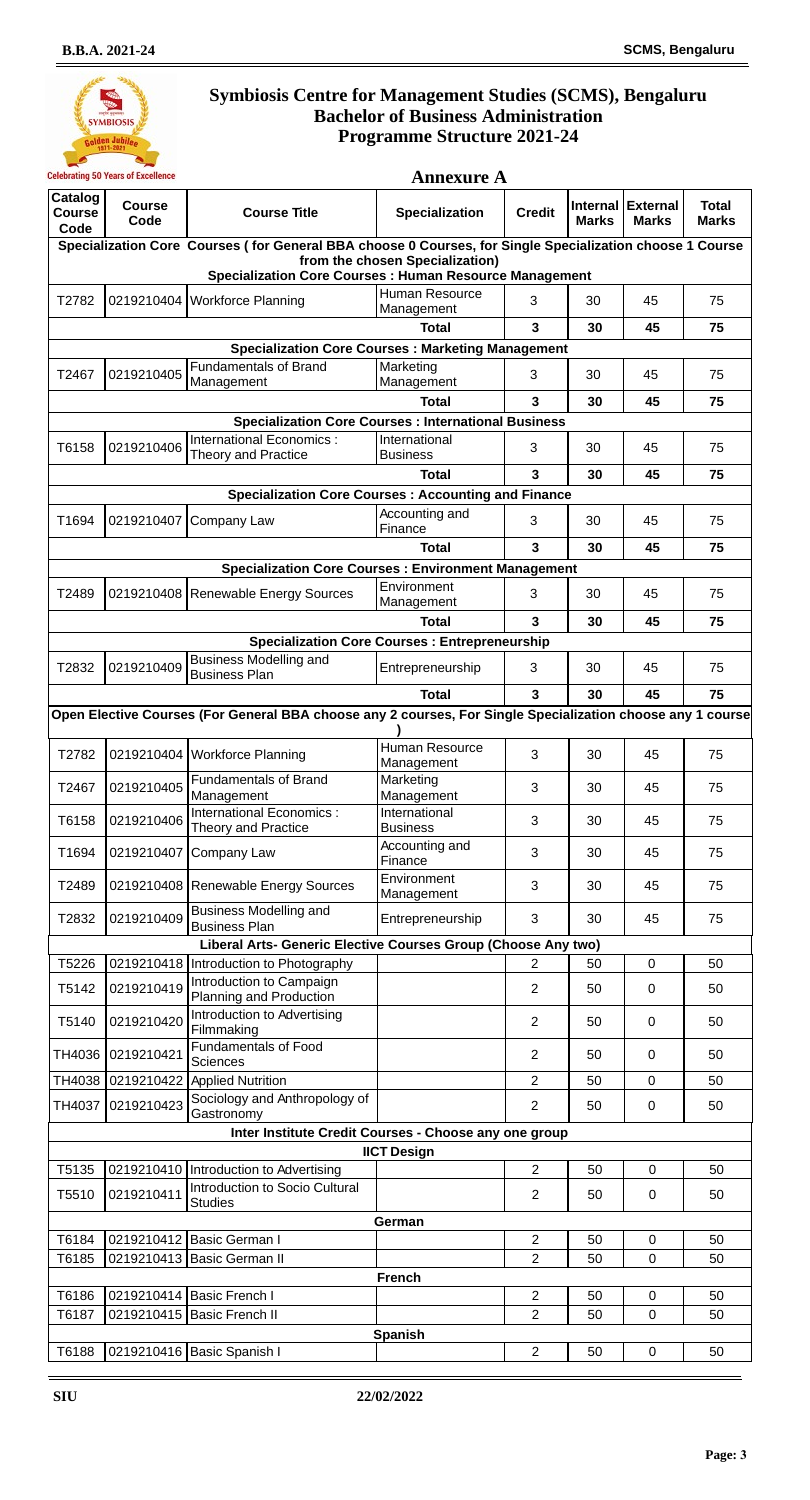

|                                  | <b>Celebrating 50 Years of Excellence</b><br><b>Annexure A</b> |                                                                                                          |                                                      |                         |              |                                   |                              |
|----------------------------------|----------------------------------------------------------------|----------------------------------------------------------------------------------------------------------|------------------------------------------------------|-------------------------|--------------|-----------------------------------|------------------------------|
| Catalog<br><b>Course</b><br>Code | <b>Course</b><br>Code                                          | <b>Course Title</b>                                                                                      | <b>Specialization</b>                                | <b>Credit</b>           | <b>Marks</b> | Internal External<br><b>Marks</b> | <b>Total</b><br><b>Marks</b> |
| T6189                            | 0219210417                                                     | <b>Basic Spanish II</b>                                                                                  |                                                      | 2                       | 50           | 0                                 | 50                           |
|                                  |                                                                |                                                                                                          | Japanese                                             |                         |              |                                   |                              |
| T6674                            | 0219210424                                                     | Basic Japanese I                                                                                         |                                                      | $\overline{2}$          | 50           | 0                                 | 50                           |
| T6675                            | 0219210425                                                     | Basic Japanese II                                                                                        |                                                      | $\overline{2}$          | 50           | 0                                 | 50                           |
|                                  |                                                                |                                                                                                          | Semester: 5<br><b>Generic Core Courses</b>           |                         |              |                                   |                              |
| T2804                            | 0219210501                                                     | <b>Project II</b>                                                                                        |                                                      | 4                       | 100          | 0                                 | 100                          |
| T2903                            | 0219210502                                                     | Corporate Internship                                                                                     |                                                      | 4                       | 100          | 0                                 | 100                          |
|                                  |                                                                |                                                                                                          | <b>Total</b>                                         | 8                       | 200          | 0                                 | 200                          |
|                                  |                                                                | Specialization Core Courses (for General BBA choose 0 Courses, for Single Specialization choose 1 Course |                                                      |                         |              |                                   |                              |
|                                  |                                                                |                                                                                                          | from the chosen Specialization)                      |                         |              |                                   |                              |
|                                  |                                                                | <b>Specialization Core Courses: Human Resource Management</b>                                            | Human Resource                                       |                         |              |                                   |                              |
|                                  |                                                                |                                                                                                          | Management                                           | 3                       | 30           | 45                                | 75                           |
|                                  |                                                                |                                                                                                          | <b>Total</b>                                         | $\overline{\mathbf{3}}$ | 30           | 45                                | 75                           |
|                                  |                                                                | <b>Specialization Core Courses: Marketing Management</b>                                                 |                                                      |                         |              |                                   |                              |
| T2135                            | 0219210504                                                     | Sales and Distribution                                                                                   | Marketing                                            | 3                       | 30           | 45                                | 75                           |
|                                  |                                                                | Management                                                                                               | Management                                           |                         |              |                                   |                              |
|                                  |                                                                |                                                                                                          | <b>Total</b>                                         | 3                       | 30           | 45                                | 75                           |
|                                  |                                                                | <b>Specialization Core Courses : International Business</b>                                              |                                                      |                         |              |                                   |                              |
| T2983                            | 0219210505                                                     | Dimensions of International<br><b>Business</b>                                                           | International<br><b>Business</b>                     | 3                       | 30           | 45                                | 75                           |
|                                  |                                                                |                                                                                                          | <b>Total</b>                                         | 3                       | 30           | 45                                | 75                           |
|                                  |                                                                | <b>Specialization Core Courses: Accounting and Finance</b>                                               |                                                      |                         |              |                                   |                              |
| T2089                            | 0219210506                                                     | Auditing                                                                                                 | Accounting and<br>Finance                            | 3                       | 30           | 45                                | 75                           |
|                                  |                                                                |                                                                                                          | <b>Total</b>                                         | 3                       | 30           | 45                                | 75                           |
|                                  |                                                                | <b>Specialization Core Courses: Environment Management</b>                                               |                                                      |                         |              |                                   |                              |
| T2492                            | 0219210507                                                     | <b>Environment Impact</b>                                                                                | Environment                                          | 3                       | 30           | 45                                | 75                           |
|                                  |                                                                | Assessment                                                                                               | Management                                           |                         |              |                                   |                              |
|                                  |                                                                |                                                                                                          | <b>Total</b>                                         | $\overline{\mathbf{3}}$ | 30           | 45                                | 75                           |
|                                  |                                                                |                                                                                                          | <b>Specialization Core Courses: Entrepreneurship</b> |                         |              |                                   |                              |
| T2349                            |                                                                | 0219210508 Funding for Entrepreneurs                                                                     | Entrepreneurship                                     | 3                       | 30           | 45                                | 75                           |
|                                  |                                                                |                                                                                                          | <b>Total</b>                                         | $\overline{\mathbf{3}}$ | 30           | 45                                | 75                           |
|                                  |                                                                | Open Elective Courses (for General BBA choose 5 Courses, for Single Specialization choose 2 Courses)     | Human Resource                                       |                         |              |                                   |                              |
| TM2056                           | 0219210503                                                     | Industrial Laws                                                                                          | Management                                           | 3                       | 30           | 45                                | 75                           |
| T2135                            | 0219210504                                                     | Sales and Distribution<br>Management                                                                     | Marketing<br>Management                              | 3                       | 30           | 45                                | 75                           |
| T2983                            | 0219210505                                                     | Dimensions of International                                                                              | International                                        | 3                       | 30           | 45                                | 75                           |
|                                  |                                                                | <b>Business</b>                                                                                          | <b>Business</b>                                      |                         |              |                                   |                              |
| T2089                            | 0219210506 Auditing                                            |                                                                                                          | Accounting and<br>Finance                            | 3                       | 30           | 45                                | 75                           |
| T2492                            | 0219210507                                                     | <b>Environment Impact</b><br>Assessment                                                                  | Environment<br>Management                            | 3                       | 30           | 45                                | 75                           |
| T2349                            | 0219210508                                                     | <b>Funding for Entrepreneurs</b>                                                                         | Entrepreneurship                                     | 3                       | 30           | 45                                | 75                           |
| T2273                            | 0219210509                                                     | Emotional Intelligence for<br>Personal Growth                                                            | Human Resource<br>Management                         | 3                       | 30           | 45                                | 75                           |
| T2977                            |                                                                | 0219210510 Fundamentals of HR Analytics                                                                  | Human Resource<br>Management                         | 3                       | 30           | 45                                | 75                           |
| T2468                            | 0219210511                                                     | <b>Fundamentals of Rural</b><br>Marketing                                                                | Marketing<br>Management                              | 3                       | 30           | 45                                | 75                           |
| T2466                            | 0219210512                                                     | Fundamentals of B2B<br>Marketing                                                                         | Marketing<br>Management                              | 3                       | 30           | 45                                | 75                           |
| T6163                            | 0219210513                                                     | India's Foreign Trade                                                                                    | International<br><b>Business</b>                     | 3                       | 30           | 45                                | 75                           |
| T1303                            |                                                                | 0219210514 International Business Laws                                                                   | International<br><b>Business</b>                     | 3                       | 30           | 45                                | 75                           |
| T2093                            |                                                                | 0219210515 Special Topics in Accounts                                                                    | Accounting and<br>Finance                            | 3                       | 30           | 45                                | 75                           |
| T2854                            |                                                                | 0219210516 Mergers and Acquisitions                                                                      | Accounting and<br>Finance                            | 3                       | 30           | 45                                | 75                           |
| T2487                            |                                                                | 0219210517 Environmental Pollution                                                                       | Environment<br>Management                            | 3                       | 30           | 45                                | 75                           |

**Page: 4**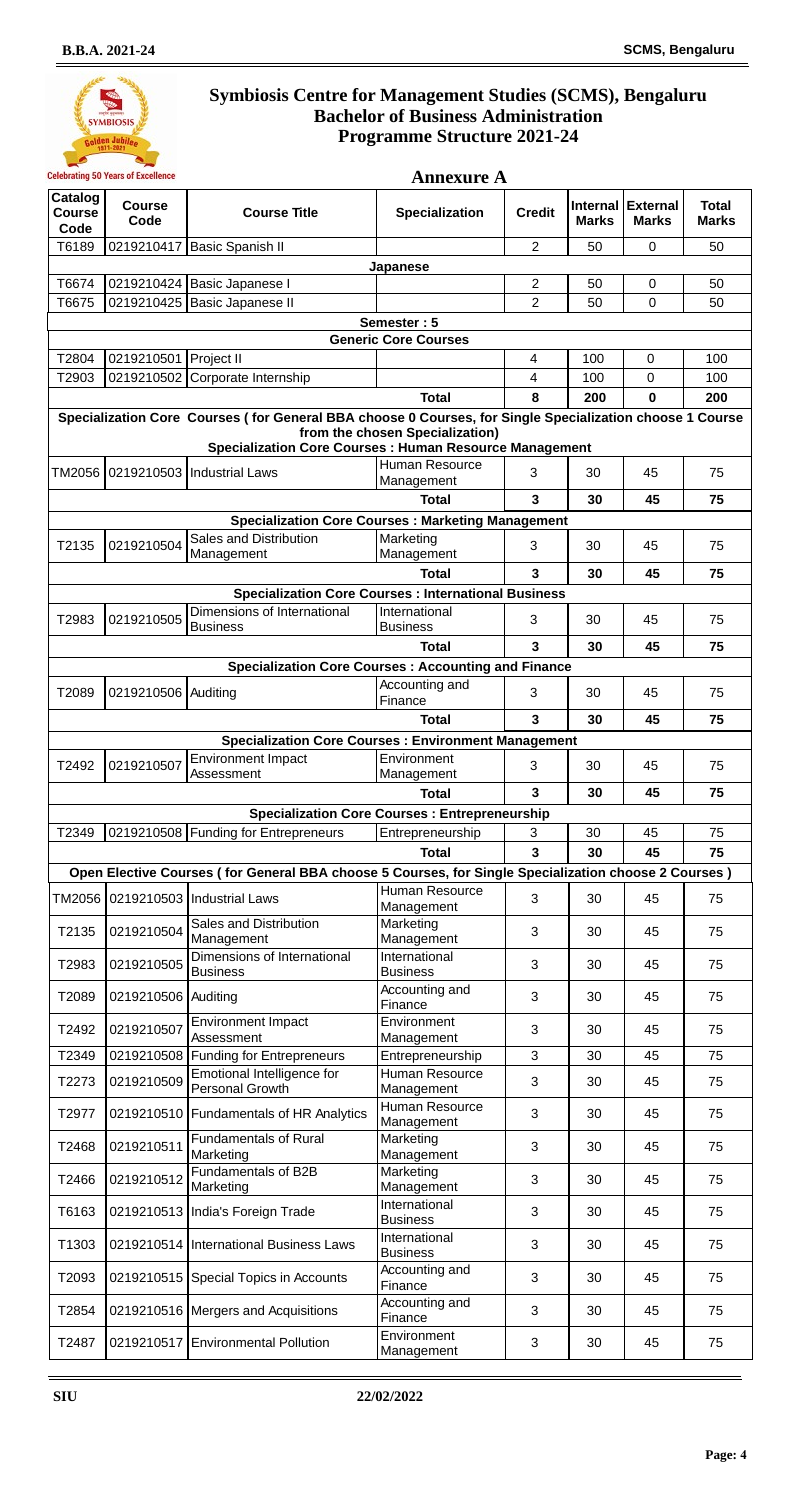**Annexure A**



| Catalog<br><b>Course</b><br>Code | <b>Course</b><br>Code | <b>Course Title</b>                                                                                                                                                       | <b>Specialization</b>                                   | <b>Credit</b> | <b>Internal</b><br><b>Marks</b> | <b>External</b><br><b>Marks</b> | <b>Total</b><br><b>Marks</b> |
|----------------------------------|-----------------------|---------------------------------------------------------------------------------------------------------------------------------------------------------------------------|---------------------------------------------------------|---------------|---------------------------------|---------------------------------|------------------------------|
| T2834                            |                       | <b>Spatial Monitoring Techniques</b><br>0219210518 In Natural Resource<br>Management                                                                                      | Environment<br>Management                               | 3             | 30                              | 45                              | 75                           |
| T2874                            | 0219210519            | <b>MSME</b> and Family Managed<br><b>Business</b>                                                                                                                         | Entrepreneurship                                        | 3             | 30                              | 45                              | 75                           |
| T2979                            | 0219210520            | Group Entrepreneurship and<br>Self-Help Groups                                                                                                                            | Entrepreneurship                                        | 3             | 30                              | 45                              | 75                           |
|                                  |                       | Specialization Elective Courses (for General BBA choose 0 Courses, for Single Specialization choose 2                                                                     |                                                         |               |                                 |                                 |                              |
|                                  |                       | <b>Specialization Elective : Human Resource Management</b>                                                                                                                | <b>Courses from the chosen Specialization)</b>          |               |                                 |                                 |                              |
| T2273                            | 0219210509            | Emotional Intelligence for<br>Personal Growth                                                                                                                             | Human Resource<br>Management                            | 3             | 30                              | 45                              | 75                           |
| T2977                            |                       | 0219210510   Fundamentals of HR Analytics                                                                                                                                 | Human Resource<br>Management                            | 3             | 30                              | 45                              | 75                           |
|                                  |                       | <b>Specialization Elective : Marketing Management</b>                                                                                                                     |                                                         |               |                                 |                                 |                              |
| T2468                            | 0219210511            | <b>Fundamentals of Rural</b><br>Marketing                                                                                                                                 | Marketing<br>Management                                 | 3             | 30                              | 45                              | 75                           |
| T2466                            | 0219210512            | Fundamentals of B2B<br>Marketing                                                                                                                                          | Marketing<br>Management                                 | 3             | 30                              | 45                              | 75                           |
|                                  |                       |                                                                                                                                                                           | <b>Specialization Elective : International Business</b> |               |                                 |                                 |                              |
| T6163                            |                       | 0219210513   India's Foreign Trade                                                                                                                                        | International<br><b>Business</b>                        | 3             | 30                              | 45                              | 75                           |
| T1303                            |                       | 0219210514   International Business Laws                                                                                                                                  | International<br><b>Business</b>                        | 3             | 30                              | 45                              | 75                           |
|                                  |                       | <b>Specialization Elective: Accounting and Finance</b>                                                                                                                    |                                                         |               |                                 |                                 |                              |
| T2093                            |                       | 0219210515 Special Topics in Accounts                                                                                                                                     | Accounting and<br>Finance                               | 3             | 30                              | 45                              | 75                           |
| T2854                            |                       | 0219210516   Mergers and Acquisitions                                                                                                                                     | Accounting and<br>Finance                               | 3             | 30                              | 45                              | 75                           |
|                                  |                       | <b>Specialization Elective: Environment Management</b>                                                                                                                    |                                                         |               |                                 |                                 |                              |
| T2487                            | 0219210517            | <b>Environmental Pollution</b>                                                                                                                                            | Environment<br>Management                               | 3             | 30                              | 45                              | 75                           |
| T2834                            |                       | <b>Spatial Monitoring Techniques</b><br>0219210518 In Natural Resource<br>Management                                                                                      | Environment<br>Management                               | 3             | 30                              | 45                              | 75                           |
|                                  |                       |                                                                                                                                                                           | <b>Specialization Elective : Entrepreneurship</b>       |               |                                 |                                 |                              |
| T2874                            | 0219210519            | <b>MSME</b> and Family Managed<br><b>Business</b>                                                                                                                         | Entrepreneurship                                        | 3             | 30                              | 45                              | 75                           |
| T2979                            | 0219210520            | Group Entrepreneurship and<br>Self-Help Groups                                                                                                                            | Entrepreneurship                                        | 3             | 30                              | 45                              | 75                           |
|                                  |                       |                                                                                                                                                                           | Semester: 6                                             |               |                                 |                                 |                              |
|                                  |                       |                                                                                                                                                                           | <b>Generic Core Courses</b>                             |               |                                 |                                 |                              |
| T2158                            | 0219210601            | <b>Fundamentals of Quality</b><br>Management                                                                                                                              |                                                         | 4             | 40                              | 60                              | 100                          |
| T2781                            | 0219210602            | <b>Global Business Environment</b>                                                                                                                                        |                                                         | 4             | 40                              | 60                              | 100                          |
|                                  |                       |                                                                                                                                                                           | <b>Total</b>                                            | 8             | 80                              | 120                             | 200                          |
|                                  |                       | Specialization Core Courses (for General BBA choose 0 Courses, for Single Specialization choose 1 Course<br><b>Specialization Core Courses: Human Resource Management</b> | from the chosen Specialization)                         |               |                                 |                                 |                              |
| T2274                            | 0219210603            | Performance Management<br>System                                                                                                                                          | Human Resource<br>Management                            | 3             | 30                              | 45                              | 75                           |
|                                  |                       |                                                                                                                                                                           | <b>Total</b>                                            | 3             | 30                              | 45                              | 75                           |
|                                  |                       | <b>Specialization Core Courses: Marketing Management</b>                                                                                                                  |                                                         |               |                                 |                                 |                              |
| T2719                            |                       | 0219210604 Elementary Retail Marketing                                                                                                                                    | Marketing<br>Management                                 | 3             | 30                              | 45                              | 75                           |
|                                  |                       |                                                                                                                                                                           | <b>Total</b>                                            | 3             | 30                              | 45                              | 75                           |

|       | <b>Specialization Core Courses: International Business</b> |                                                 |                                  |   |    |    |    |  |  |  |
|-------|------------------------------------------------------------|-------------------------------------------------|----------------------------------|---|----|----|----|--|--|--|
| T2383 |                                                            | 0219210605 International Relations and          | International<br><b>Business</b> | 3 | 30 | 45 | 75 |  |  |  |
|       | 30<br>45<br><b>Total</b><br>3<br>75                        |                                                 |                                  |   |    |    |    |  |  |  |
|       | <b>Specialization Core Courses: Accounting and Finance</b> |                                                 |                                  |   |    |    |    |  |  |  |
| T2091 |                                                            | 0219210606 Financial Reporting and<br>Standards | Accounting and<br>Finance        | 3 | 30 | 45 | 75 |  |  |  |
|       | <b>Total</b><br>30<br>45<br>75                             |                                                 |                                  |   |    |    |    |  |  |  |
|       | <b>Specialization Core Courses: Environment Management</b> |                                                 |                                  |   |    |    |    |  |  |  |

**Page: 5**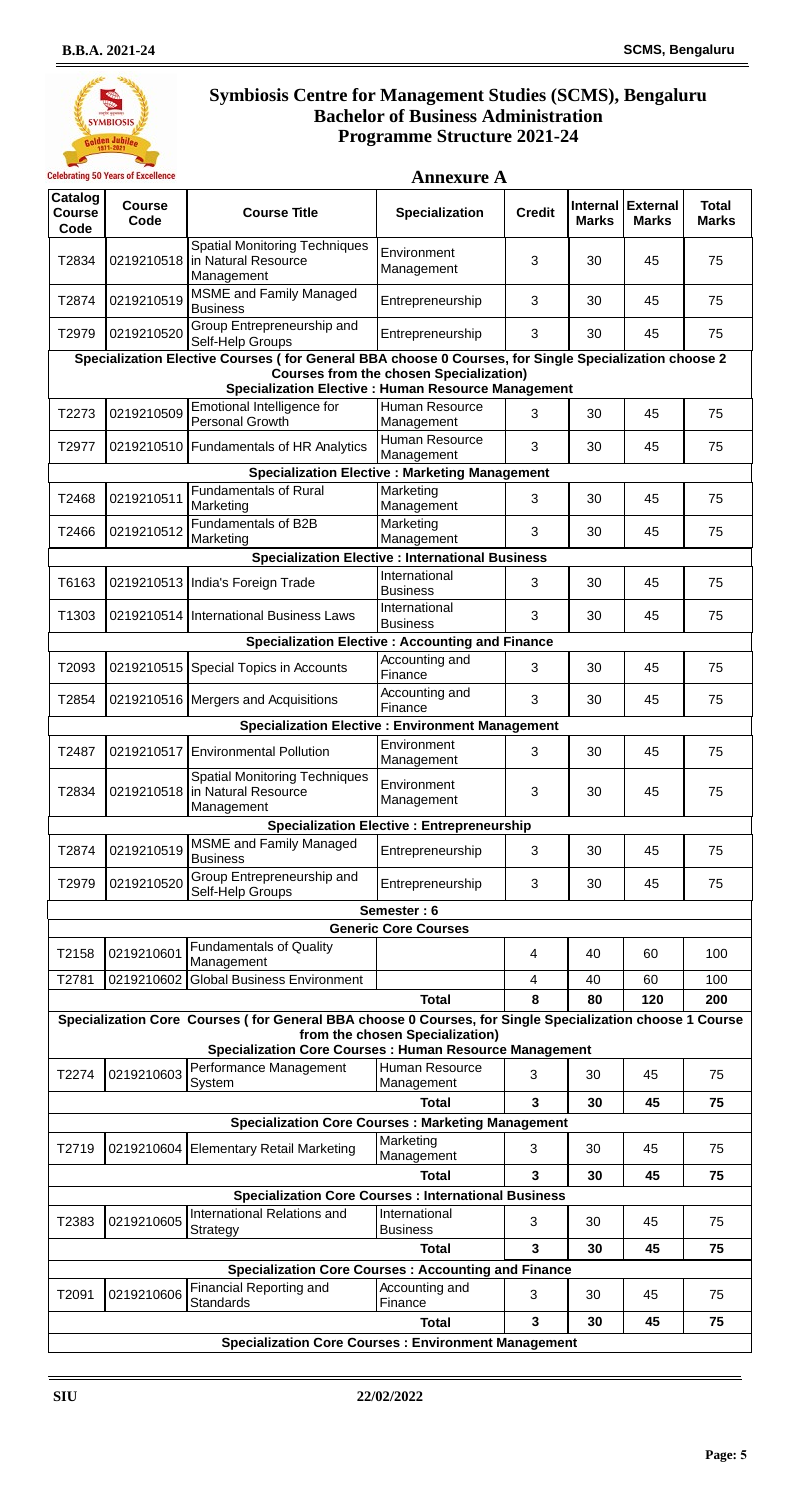

| Catalog<br><b>Course</b><br>Code | <b>Course</b><br>Code | <b>Course Title</b>                                                                                   | Specialization                                          | <b>Credit</b> | Internal<br><b>Marks</b> | <b>External</b><br><b>Marks</b> | <b>Total</b><br><b>Marks</b> |
|----------------------------------|-----------------------|-------------------------------------------------------------------------------------------------------|---------------------------------------------------------|---------------|--------------------------|---------------------------------|------------------------------|
| T2483                            | 0219210607            | <b>Environmental Risk</b><br>Management                                                               | Environment<br>Management                               | 3             | 30                       | 45                              | 75                           |
|                                  |                       |                                                                                                       | <b>Total</b>                                            | 3             | 30                       | 45                              | 75                           |
|                                  |                       |                                                                                                       | <b>Specialization Core Courses: Entrepreneurship</b>    |               |                          |                                 |                              |
| T2980                            |                       | 0219210608 Building Lean Startup                                                                      | Entrepreneurship                                        | 3             | 30                       | 45                              | 75                           |
|                                  |                       |                                                                                                       | <b>Total</b>                                            | 3             | 30                       | 45                              | 75                           |
|                                  |                       | Open Elective Courses (For General BBA choose 5 courses, for single specialisation choose 2 courses)  |                                                         |               |                          |                                 |                              |
| T2274                            | 0219210603            | Performance Management<br>System                                                                      | Human Resource<br>Management                            | 3             | 30                       | 45                              | 75                           |
| T2719                            |                       | 0219210604 Elementary Retail Marketing                                                                | Marketing<br>Management                                 | 3             | 30                       | 45                              | 75                           |
| T2383                            | 0219210605            | International Relations and<br>Strategy                                                               | International<br><b>Business</b>                        | 3             | 30                       | 45                              | 75                           |
| T2091                            | 0219210606            | Financial Reporting and<br>Standards                                                                  | Accounting and<br>Finance                               | 3             | 30                       | 45                              | 75                           |
| T2483                            | 0219210607            | <b>Environmental Risk</b><br>Management                                                               | Environment<br>Management                               | 3             | 30                       | 45                              | 75                           |
| T2980                            |                       | 0219210608 Building Lean Startup                                                                      | Entrepreneurship                                        | 3             | 30                       | 45                              | 75                           |
| T2275                            | 0219210609            | <b>Compensation Management</b>                                                                        | Human Resource<br>Management                            | 3             | 30                       | 45                              | 75                           |
| T2976                            | 0219210610            | HRD Instruments and<br>Mechanisms                                                                     | Human Resource<br>Management                            | 3             | 30                       | 45                              | 75                           |
| TM2055                           | 0219210611            | <b>Fundamentals of Marketing</b><br>Research                                                          | Marketing<br>Management                                 | 3             | 30                       | 45                              | 75                           |
| T2460                            | 0219210612            | Advertising and Public<br>Relations                                                                   | Marketing<br>Management                                 | 3             | 30                       | 45                              | 75                           |
| T6159                            | 0219210613            | Public Finance: Theory &<br>Practice                                                                  | International<br><b>Business</b>                        | 3             | 30                       | 45                              | 75                           |
| T2461                            | 0219210614            | <b>Basics of International</b><br>Marketing                                                           | International<br><b>Business</b>                        | 3             | 30                       | 45                              | 75                           |
| T2107                            |                       | 0219210615   Working Capital Management                                                               | Accounting and<br>Finance                               | 3             | 30                       | 45                              | 75                           |
| T2099                            |                       | 0219210616 Direct Taxation                                                                            | Accounting and<br>Finance                               | 3             | 30                       | 45                              | 75                           |
| TM2016                           | 0219210617            | <b>Climate Change and Business</b>                                                                    | Environment<br>Management                               | 3             | 30                       | 45                              | 75                           |
| TM2017                           | 0219210618            | Wildlife Conservation and<br>Management                                                               | Environment<br>Management                               | 3             | 30                       | 45                              | 75                           |
| T2350                            | 0219210619            | Risk Management in<br>Entrepreneurship                                                                | Entrepreneurship                                        | 3             | 30                       | 45                              | 75                           |
| T2700                            |                       | 0219210620 Corporate Entrepreneurship                                                                 | Entrepreneurship                                        | 3             | 30                       | 45                              | 75                           |
|                                  |                       | Specialization Elective Courses (for General BBA choose 0 Courses, for Single Specialization choose 2 |                                                         |               |                          |                                 |                              |
|                                  |                       | <b>Specialization Elective : Human Resource Management</b>                                            | <b>Courses from the chosen Specialization)</b>          |               |                          |                                 |                              |
|                                  |                       |                                                                                                       | Human Resource                                          |               |                          |                                 |                              |
| T2275                            | 0219210609            | <b>Compensation Management</b><br>HRD Instruments and                                                 | Management<br>Human Resource                            | 3             | 30                       | 45                              | 75                           |
| T2976                            | 0219210610            | Mechanisms                                                                                            | Management                                              | 3             | 30                       | 45                              | 75                           |
|                                  |                       |                                                                                                       | <b>Specialization Elective: Marketing Management</b>    |               |                          |                                 |                              |
| TM2055                           | 0219210611            | <b>Fundamentals of Marketing</b><br>Research                                                          | Marketing<br>Management                                 | 3             | 30                       | 45                              | 75                           |
| T2460                            | 0219210612            | Advertising and Public<br>Relations                                                                   | Marketing<br>Management                                 | 3             | 30                       | 45                              | 75                           |
|                                  |                       |                                                                                                       | <b>Specialization Elective : International Business</b> |               |                          |                                 |                              |
| T6159                            | 0219210613            | Public Finance: Theory &<br>Practice                                                                  | International<br><b>Business</b>                        | 3             | 30                       | 45                              | 75                           |
| T2461                            | 0219210614            | <b>Basics of International</b><br>Marketing                                                           | International<br><b>Business</b>                        | 3             | 30                       | 45                              | 75                           |
|                                  |                       | <b>Specialization Elective : Accounting and Finance</b>                                               |                                                         |               |                          |                                 |                              |
| T2107                            |                       | 0219210615 Working Capital Management                                                                 | Accounting and<br>Finance                               | 3             | 30                       | 45                              | 75                           |
| T2099                            |                       | 0219210616 Direct Taxation                                                                            | Accounting and<br>Finance                               | 3             | 30                       | 45                              | 75                           |
|                                  |                       | <b>Specialization Elective: Environment Management</b>                                                |                                                         |               |                          |                                 |                              |
|                                  |                       | TM2016 0219210617 Climate Change and Business                                                         | Environment<br>Management                               | 3             | 30                       | 45                              | 75                           |

**Page: 6**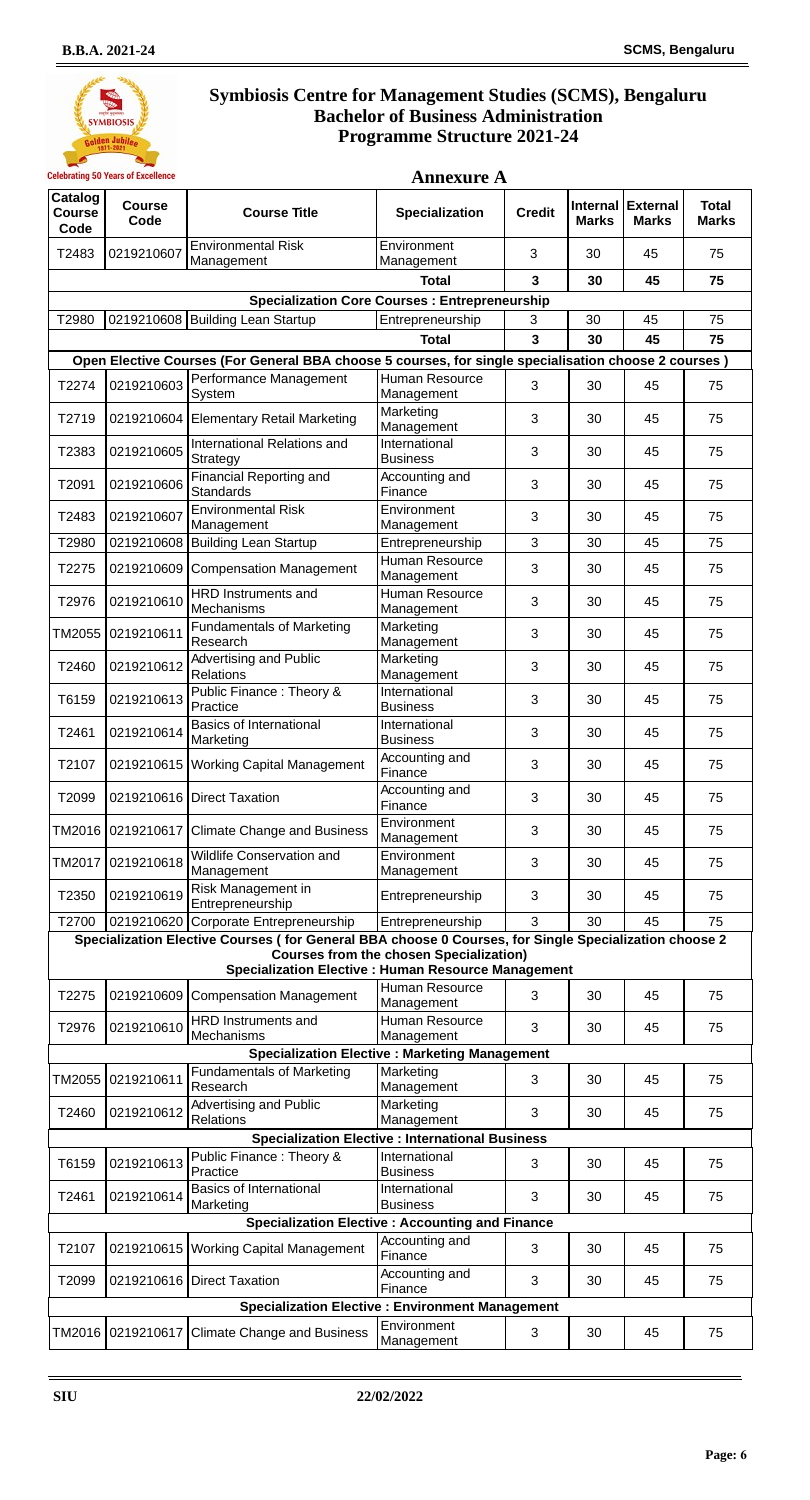**Annexure A**



| Catalog<br><b>Course</b><br>Code | <b>Course</b><br>Code | <b>Course Title</b>                           | <b>Specialization</b>                            | <b>Credit</b> | <b>Marks</b> | Internal External<br><b>Marks</b> | <b>Total</b><br><b>Marks</b> |
|----------------------------------|-----------------------|-----------------------------------------------|--------------------------------------------------|---------------|--------------|-----------------------------------|------------------------------|
|                                  | TM2017 0219210618     | Wildlife Conservation and<br>Management       | Environment<br>Management                        | 3             | 30           | 45                                | 75                           |
|                                  |                       |                                               | <b>Specialization Elective: Entrepreneurship</b> |               |              |                                   |                              |
| T2350                            | 0219210619            | <b>Risk Management in</b><br>Entrepreneurship | Entrepreneurship                                 | 3             | 30           | 45                                | 75                           |
| T2700                            |                       | 0219210620 Corporate Entrepreneurship         | Entrepreneurship                                 | 3             | 30           | 45                                | 75                           |
|                                  |                       |                                               |                                                  |               |              |                                   |                              |

**Page: 7**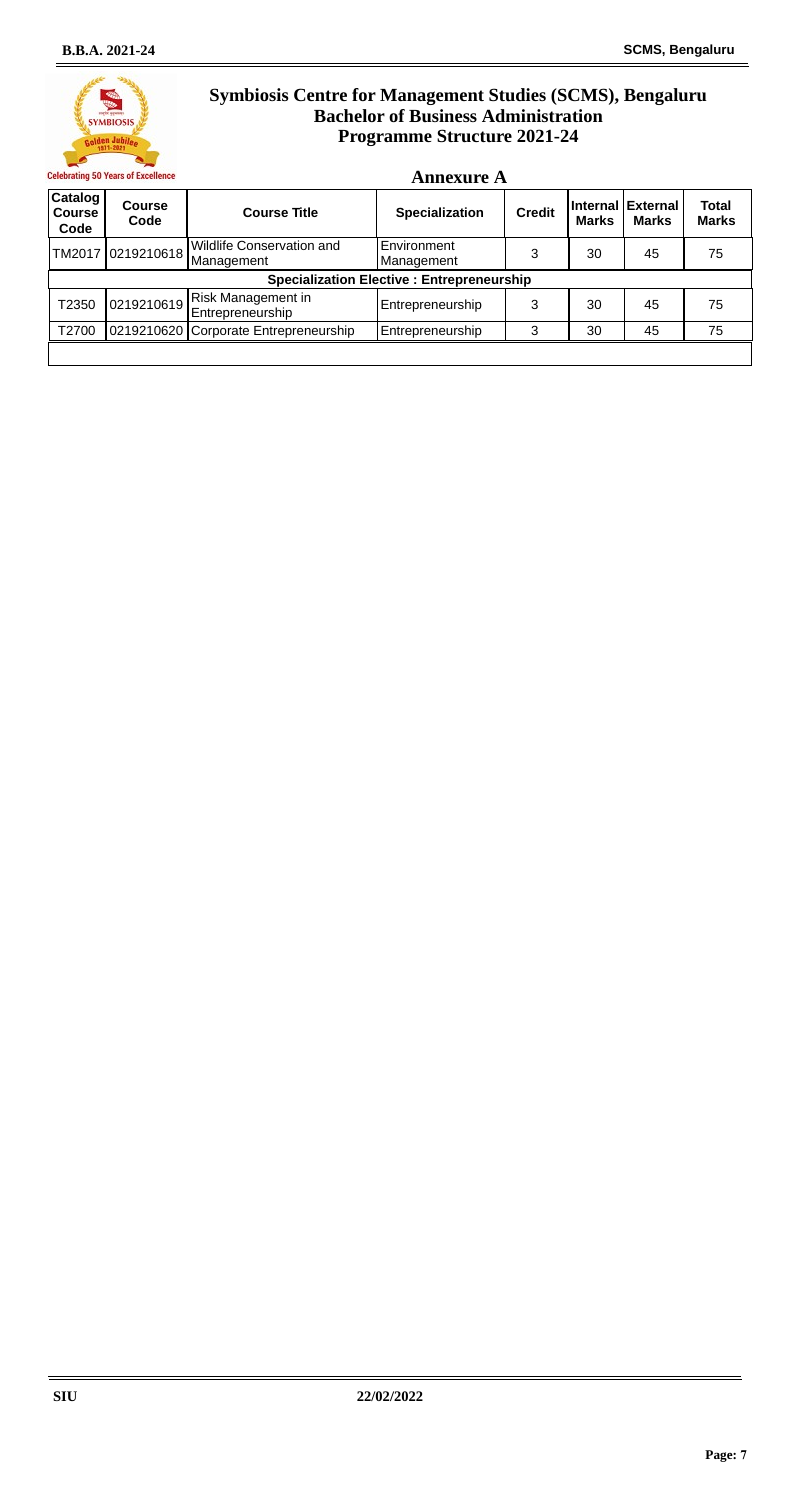

| <b>Semester</b>                  | <b>Internal Credits</b> | <b>External Credits</b>       | <b>Total Credits</b> | <b>Total Marks</b> |  |  |  |  |  |
|----------------------------------|-------------------------|-------------------------------|----------------------|--------------------|--|--|--|--|--|
| <b>Human Resource Management</b> |                         |                               |                      |                    |  |  |  |  |  |
| Semester 1                       | 0                       | 26                            | 26                   | 650                |  |  |  |  |  |
| Semester 2                       | 0                       | 26                            | 26                   | 650                |  |  |  |  |  |
| Semester 3                       | 0                       | 26                            | 26                   | 650                |  |  |  |  |  |
| Semester 4                       | 16                      | 10                            | 26                   | 650                |  |  |  |  |  |
| Semester 5                       | 8                       | 15                            | 23                   | 575                |  |  |  |  |  |
| Semester 6                       | 0                       | 23                            | 23                   | 575                |  |  |  |  |  |
| <b>Total</b>                     | 24                      | 126                           | 150                  | 3750               |  |  |  |  |  |
|                                  |                         | <b>Marketing Management</b>   |                      |                    |  |  |  |  |  |
| Semester 1                       | 0                       | 26                            | 26                   | 650                |  |  |  |  |  |
| Semester 2                       | 0                       | 26                            | 26                   | 650                |  |  |  |  |  |
| Semester 3                       | 0                       | 26                            | 26                   | 650                |  |  |  |  |  |
| Semester 4                       | 16                      | 10                            | 26                   | 650                |  |  |  |  |  |
| Semester 5                       | 8                       | 15                            | 23                   | 575                |  |  |  |  |  |
| Semester 6                       | $\mathbf 0$             | 23                            | 23                   | 575                |  |  |  |  |  |
| <b>Total</b>                     | 24                      | 126                           | 150                  | 3750               |  |  |  |  |  |
|                                  |                         | <b>International Business</b> |                      |                    |  |  |  |  |  |
| Semester 1                       | 0                       | 26                            | 26                   | 650                |  |  |  |  |  |
| Semester 2                       | 0                       | 26                            | 26                   | 650                |  |  |  |  |  |
| Semester 3                       | 0                       | 26                            | 26                   | 650                |  |  |  |  |  |
| Semester 4                       | 16                      | 10                            | 26                   | 650                |  |  |  |  |  |
| Semester 5                       | 8                       | 15                            | 23                   | 575                |  |  |  |  |  |
| Semester 6                       | $\mathbf 0$             | 23                            | 23                   | 575                |  |  |  |  |  |
| <b>Total</b>                     | 24                      | 126                           | 150                  | 3750               |  |  |  |  |  |
|                                  |                         | <b>Accounting and Finance</b> |                      |                    |  |  |  |  |  |
| Semester 1                       | 0                       | 26                            | 26                   | 650                |  |  |  |  |  |
| Semester 2                       | 0                       | 26                            | 26                   | 650                |  |  |  |  |  |
| Semester 3                       | 0                       | 26                            | 26                   | 650                |  |  |  |  |  |
| Semester 4                       | 16                      | 10                            | 26                   | 650                |  |  |  |  |  |
| Semester 5                       | 8                       | 15                            | 23                   | 575                |  |  |  |  |  |
| Semester 6                       | 0                       | 23                            | 23                   | 575                |  |  |  |  |  |
| <b>Total</b>                     | 24                      | 126                           | 150                  | 3750               |  |  |  |  |  |
|                                  |                         | <b>Environment Management</b> |                      |                    |  |  |  |  |  |
| Semester 1                       | $\pmb{0}$               | 26                            | 26                   | 650                |  |  |  |  |  |
| Semester 2                       | $\boldsymbol{0}$        | 26                            | 26                   | 650                |  |  |  |  |  |
| Semester 3                       | 0                       | 26                            | 26                   | 650                |  |  |  |  |  |
| Semester 4                       | 16                      | 10                            | 26                   | 650                |  |  |  |  |  |
| Semester 5                       | 8                       | 15                            | 23                   | 575                |  |  |  |  |  |
| Semester 6                       | $\mathbf 0$             | 23                            | 23                   | 575                |  |  |  |  |  |
| <b>Total</b>                     | 24                      | 126                           | 150                  | 3750               |  |  |  |  |  |